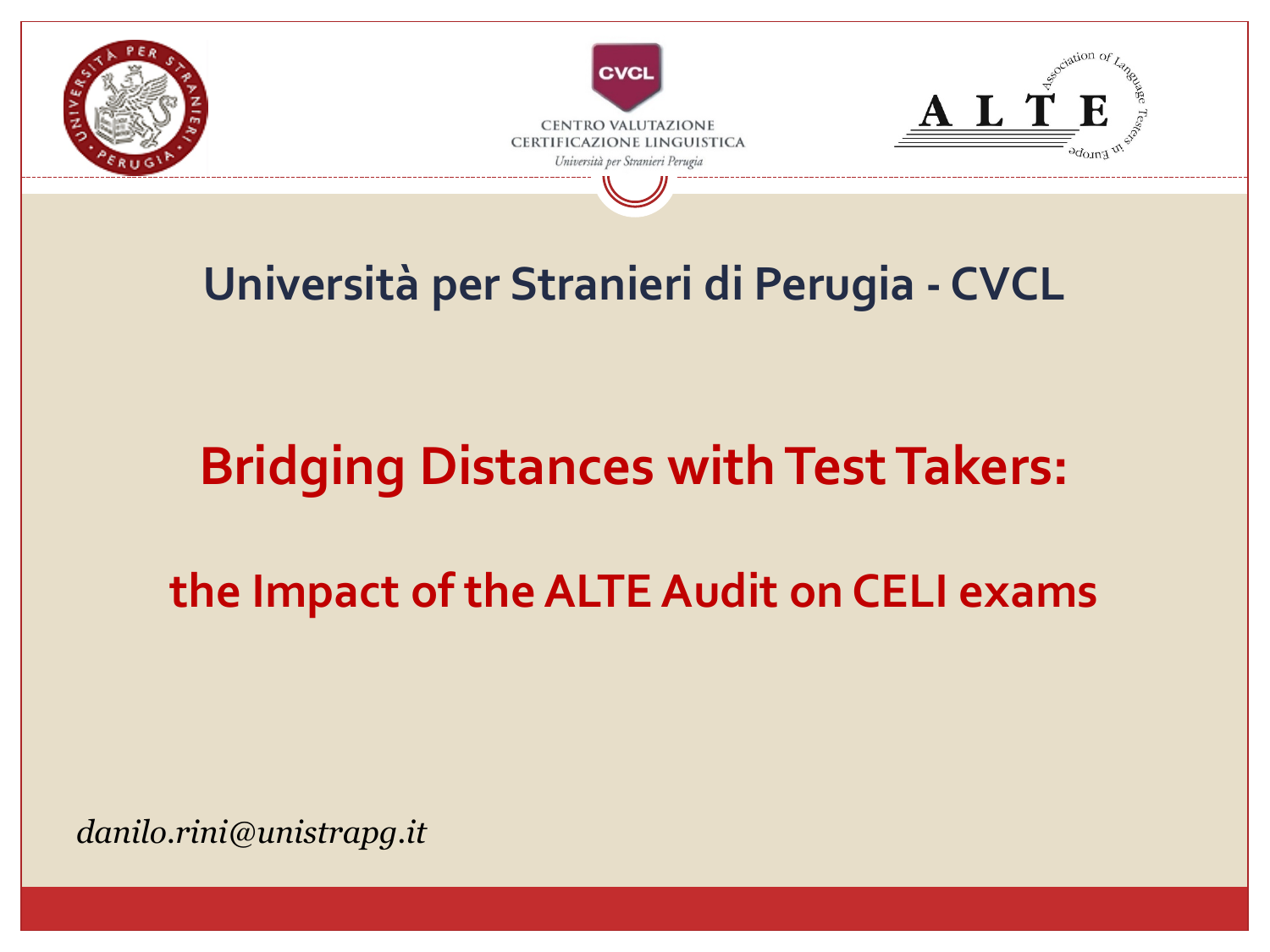

#### **CELI exams:**

- Administered since 1987
- Addressed to general public
- 6 levels tested from A1 to C2 (CELI 5) of the CEFR
- 5 levels audited (A2-C2)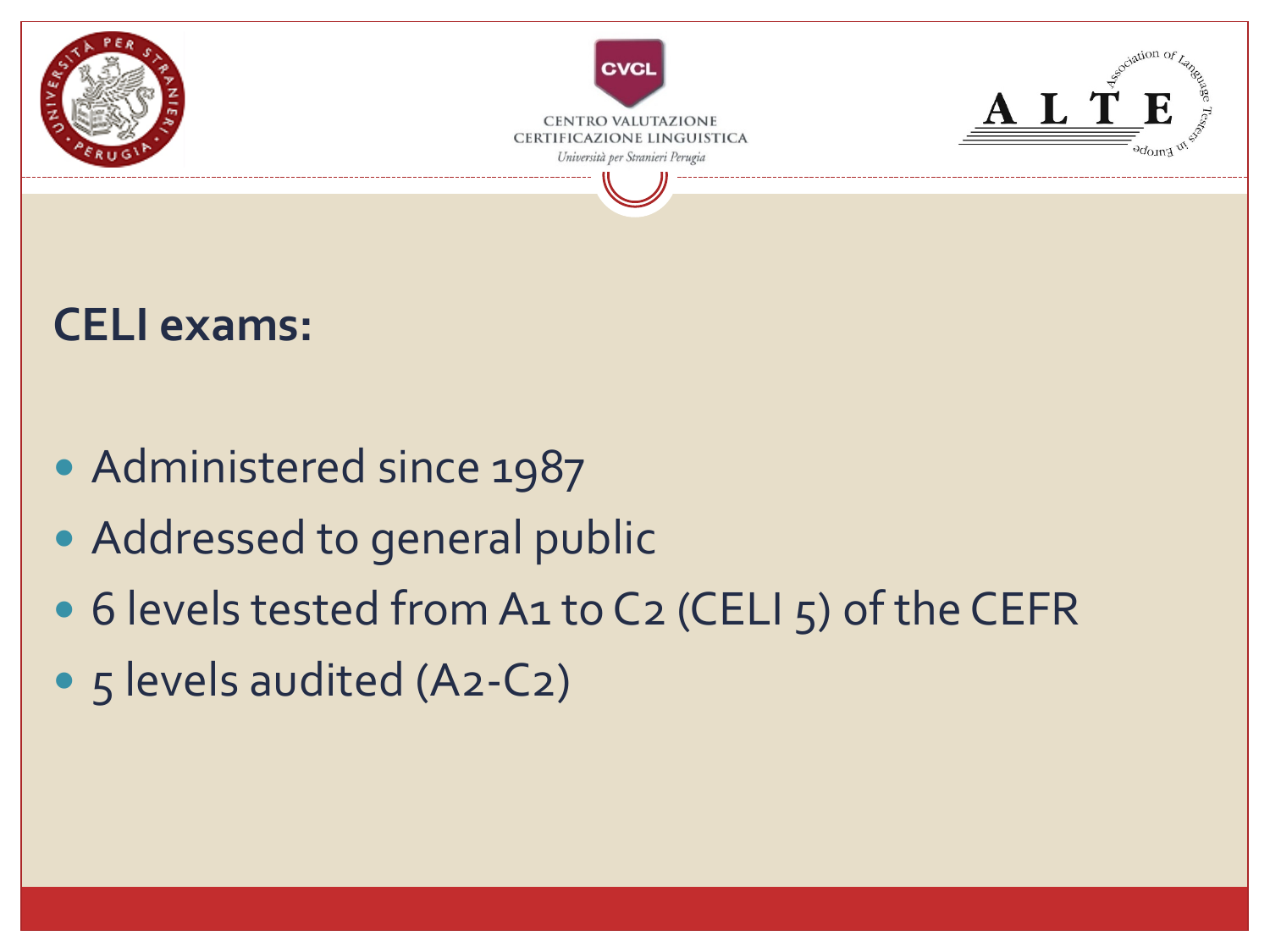

• 2017: ALTE Audit on CELI 1-5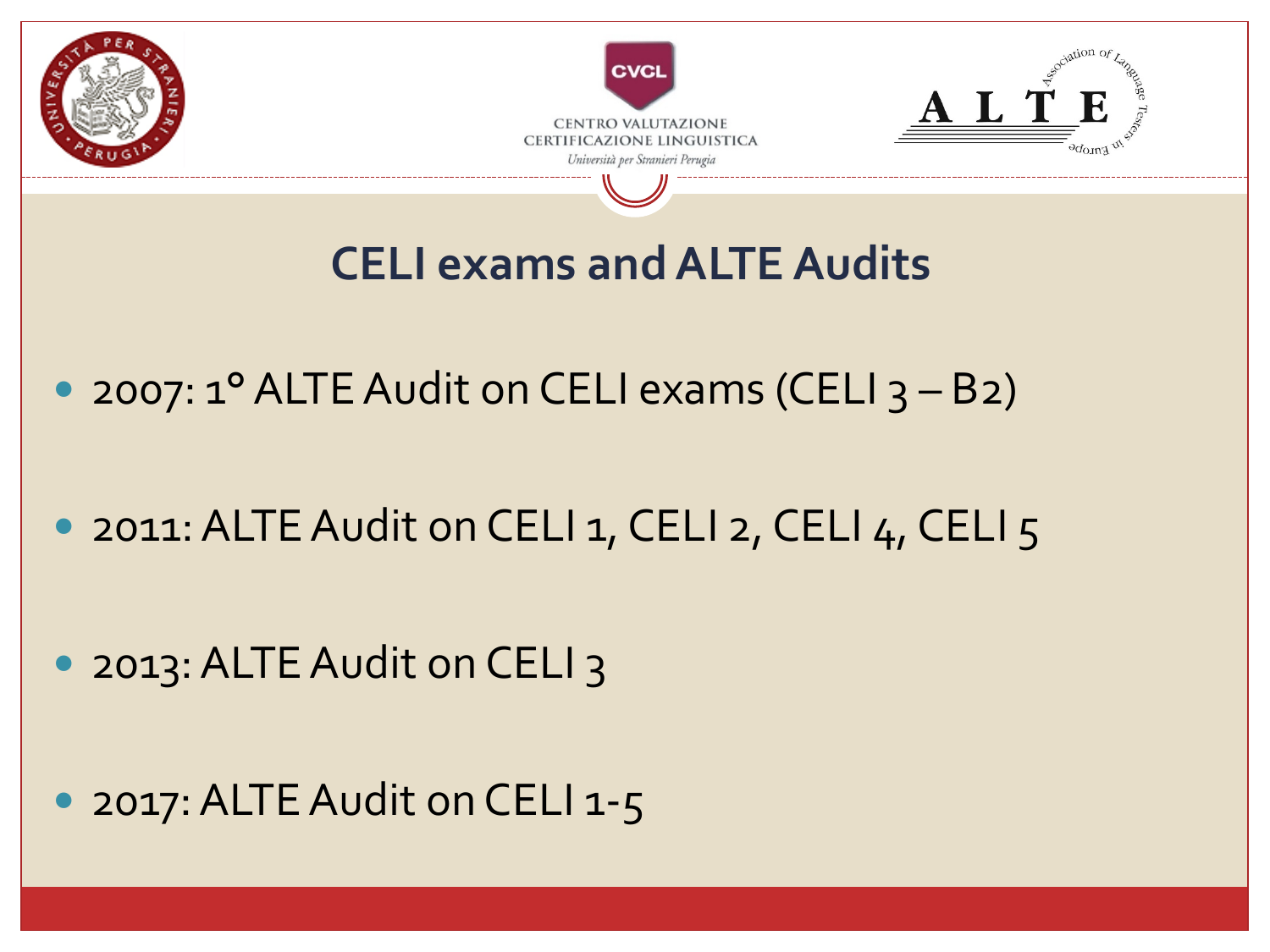

- 2013 ALTE Audit: Resolved with Recommendations For Improvement (among others):
- **MS 16: COMMUNICATION WITH STAKEHOLDERS (lack** of systematic collection of feedback from test takers and examiners)
- Before 2017 Audit actions were taken to compensate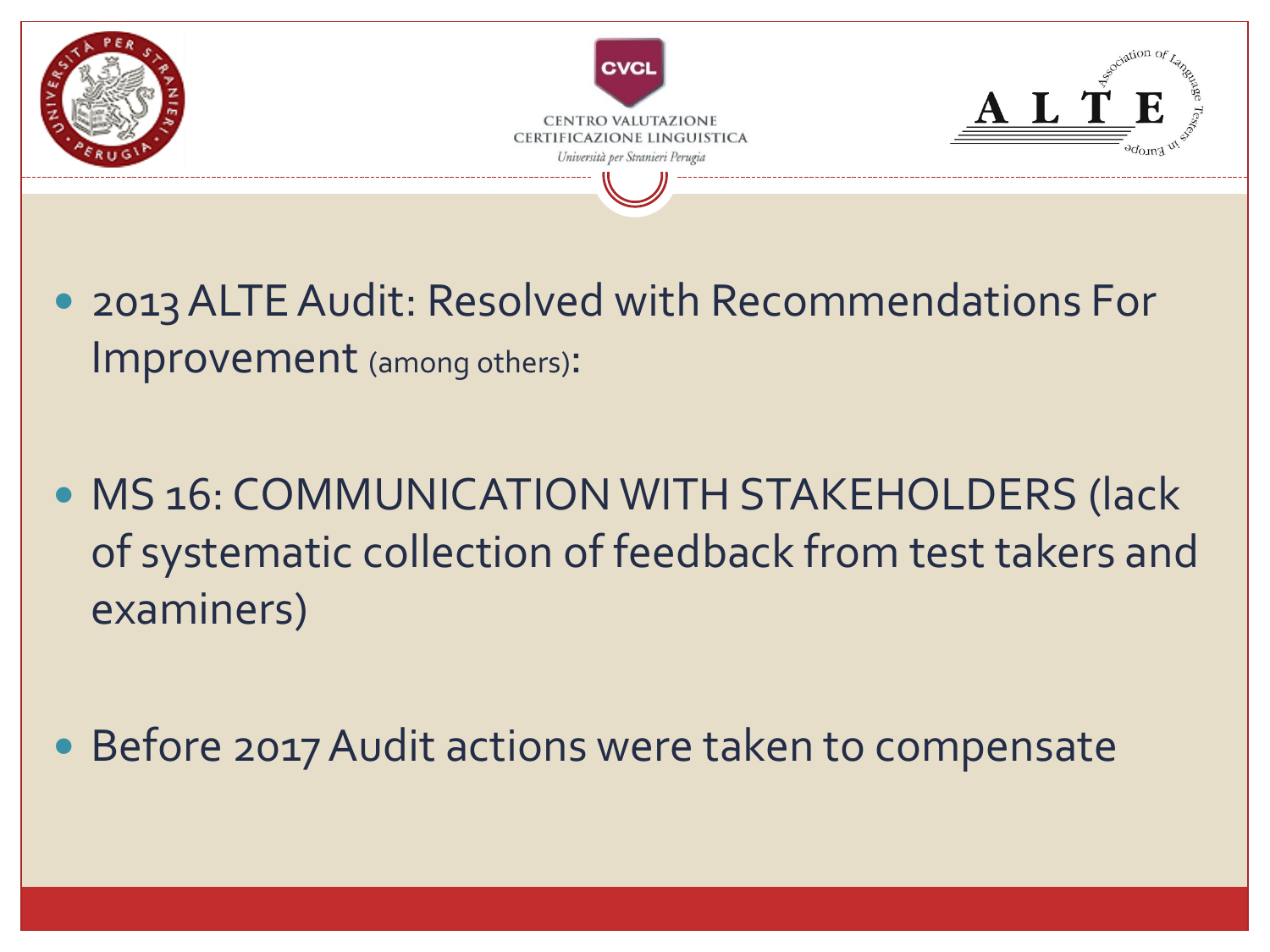

**Questionnaires (P.B.) to candidates and examiners: broad structure 1** 

• Candidates: 1. Personal info

- 2. Reasons for taking the exam
- 3. Info on written part
- 4. Info on oral part
- 5. Comments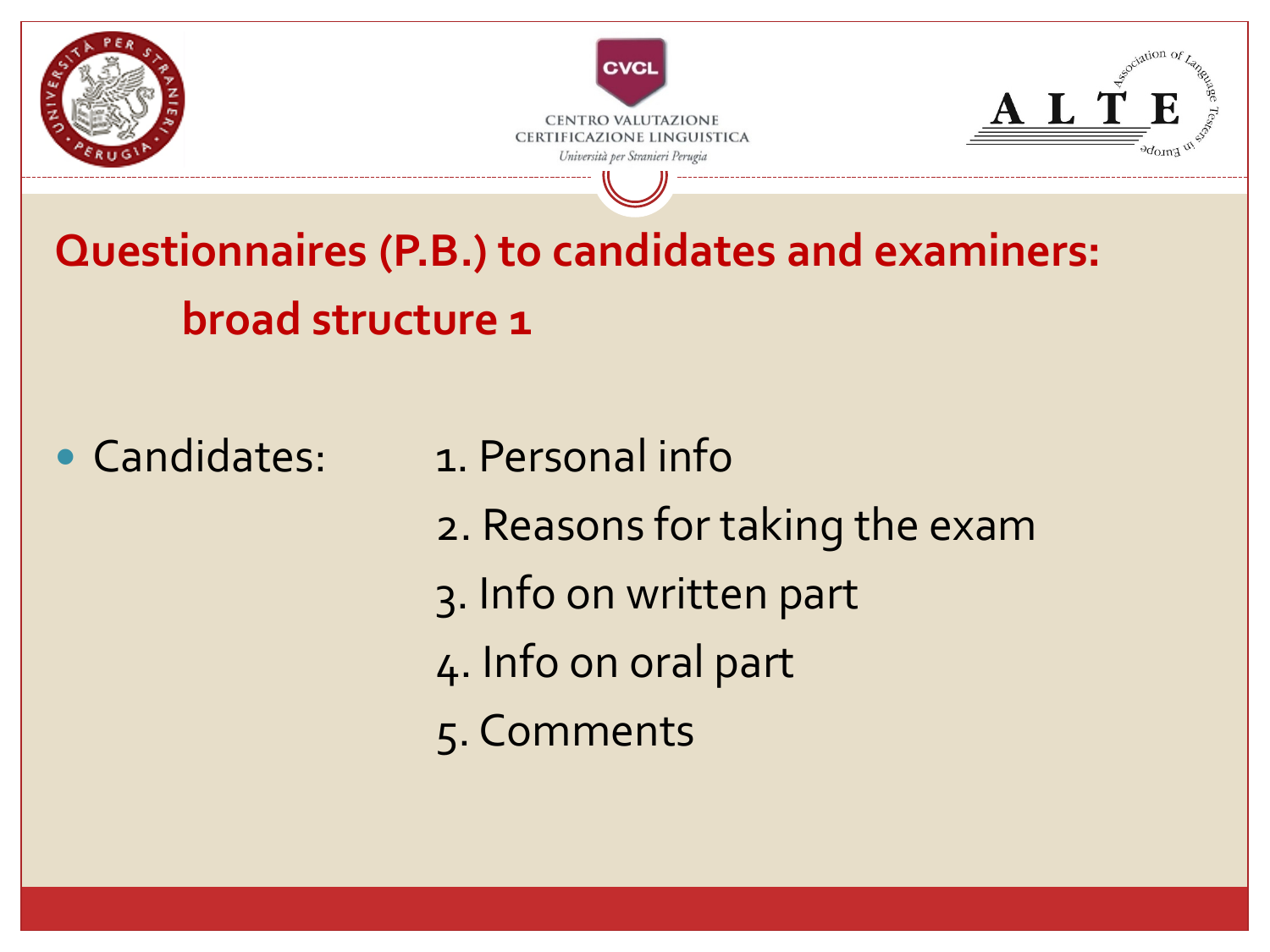



# **CELI EXAMS JUNE SESSION 2019**

**DATA REPORT**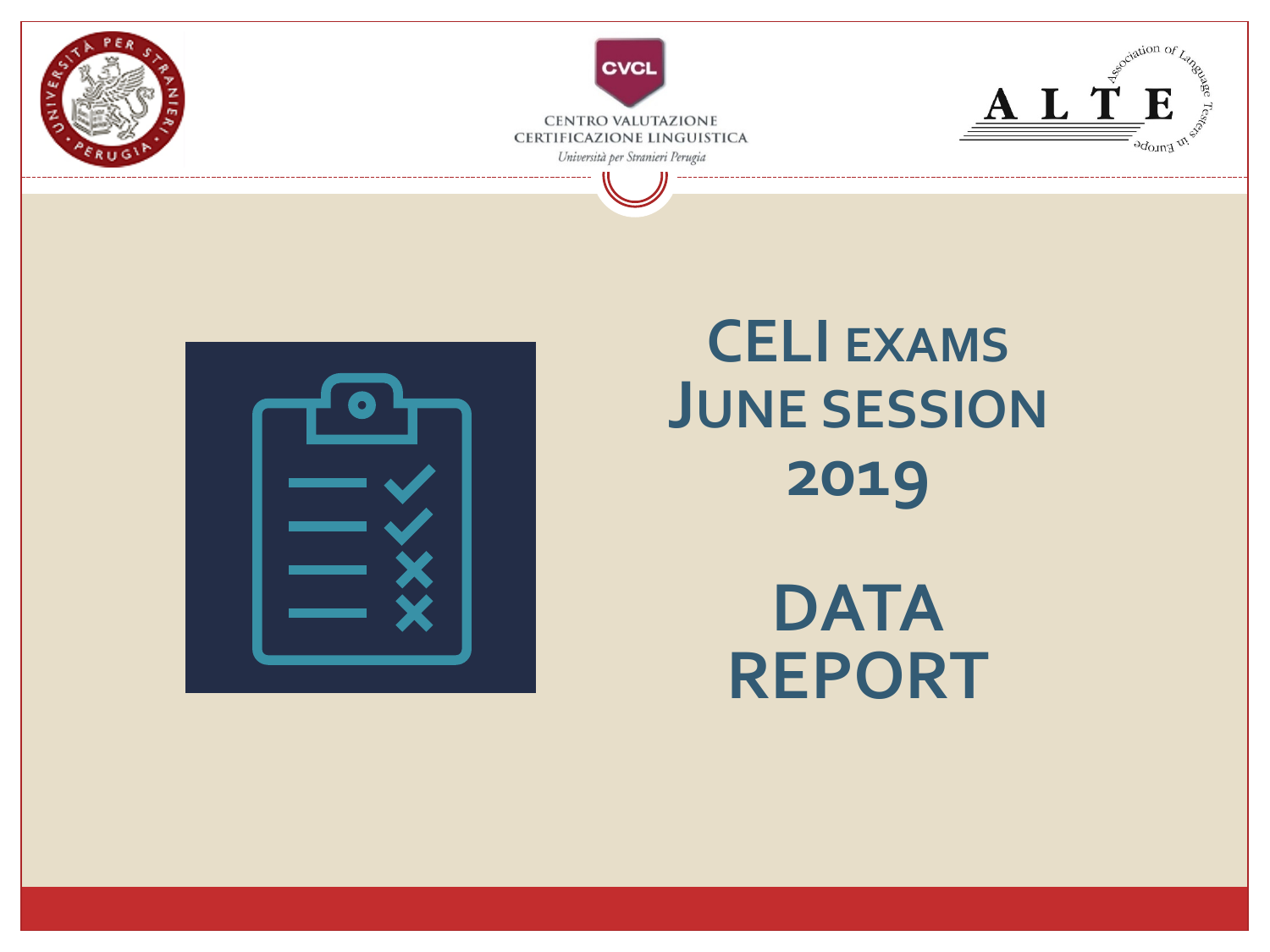

# Some figures:

- 630 CANDIDATES;
- 27 EXAMINATION CENTRES;
- 20 COUNTRIES;
- 4 CONTINENTS.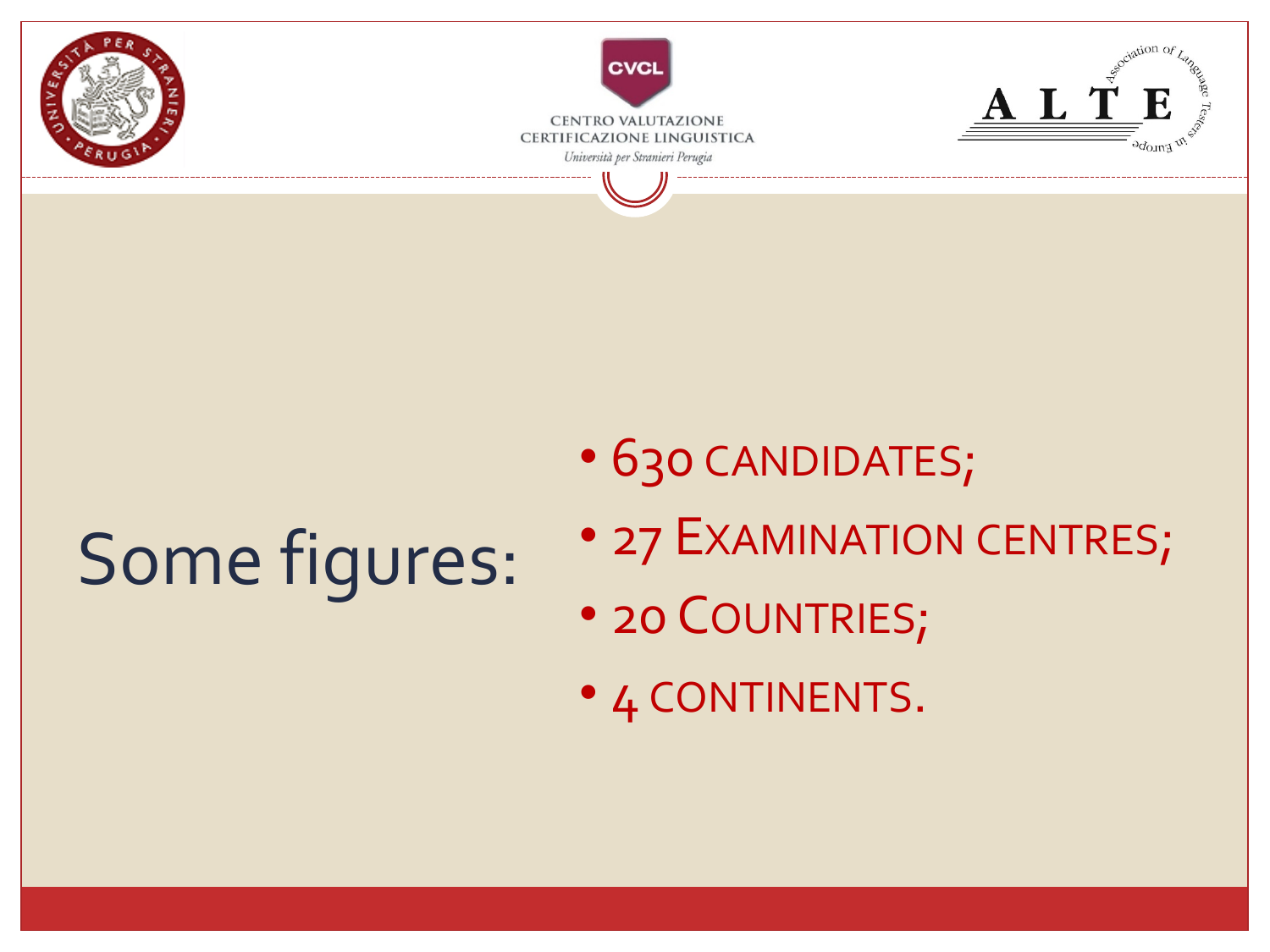

**Centres** selected

IIC Kiev, CIC Mosca, IIC Cracovia, ECAP Basilea, CPSI Losanna, IIC Colonia, Universidad de Malaga, Instituto de Idiomas Siviglia, Universitat de Valencia, IIC Budapest, IIC Atene, IIC Parigi, IIC Lione, IIC Strasburgo, IIC Tirana, IIC Tokyo, IIC Istanbul, IIC Tel Aviv, Centro Italiano Yaounde, IIC Tunisi, IIC Buenos Aires, IIC Città del Messico, IIC San Paolo, BTS Chong Quing, Comunità S.Egidio Roma, Padova Unica Terra, CPIA Cuneo.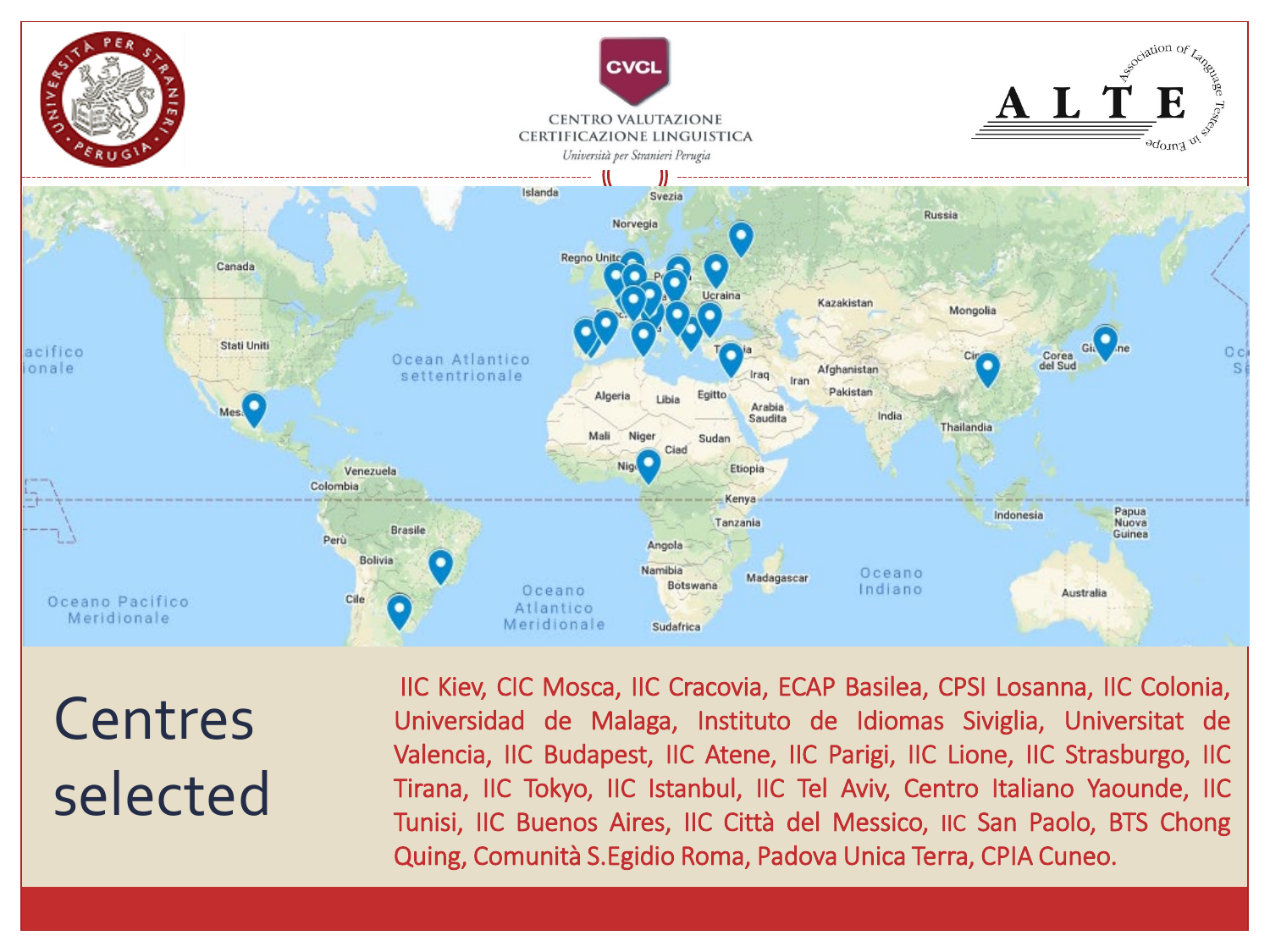

# **Distribution on exams**



- 34 CELI1 (A2) candidates;
- 217 CELI2 (B1) candidates;
- 221 CELI3 (B2) candidates;
- 84 CELI4 (C1) candidates;
- 41 CELI5 (C2) candidates.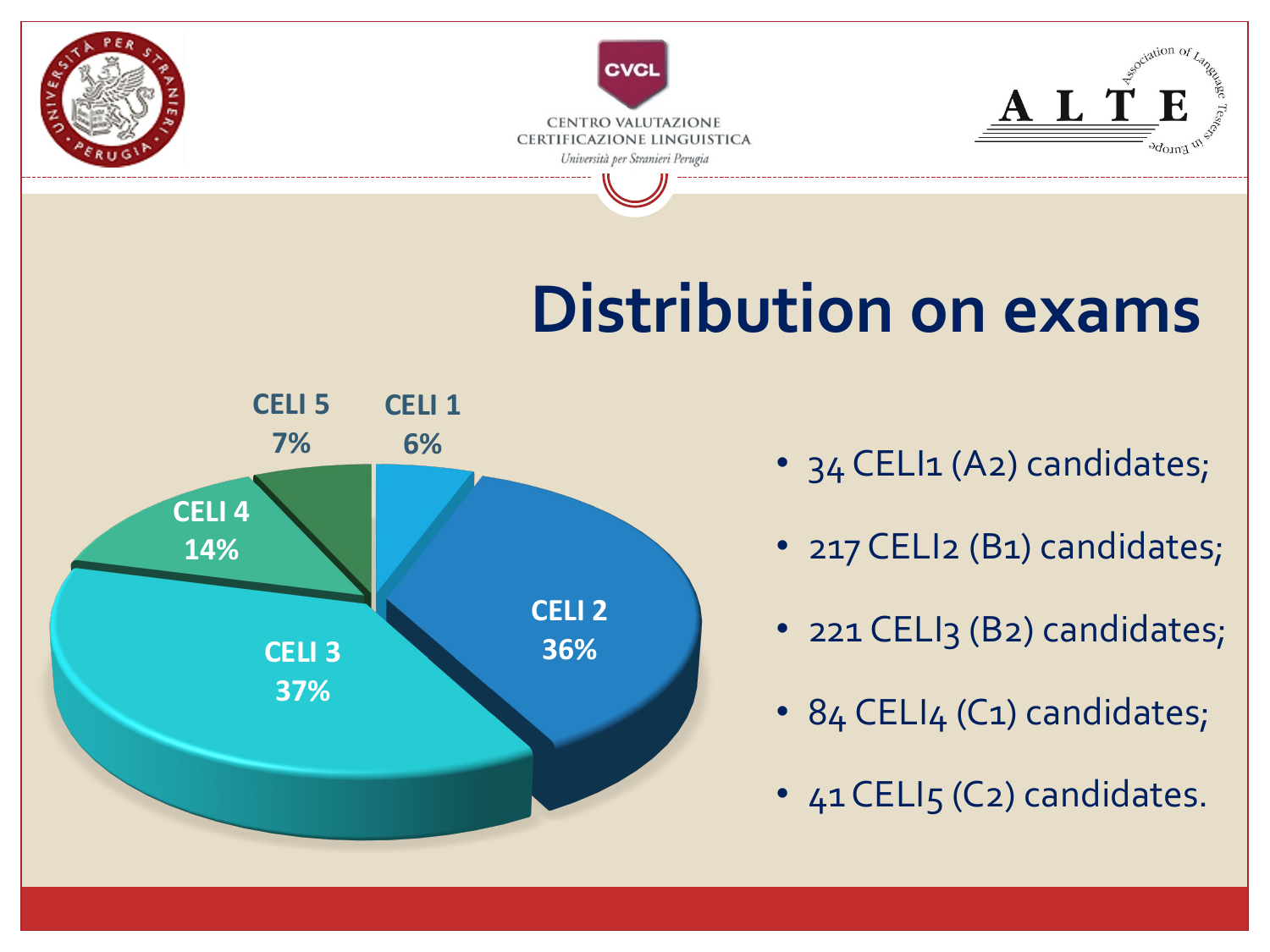

# **Characteristics of the population AGE**

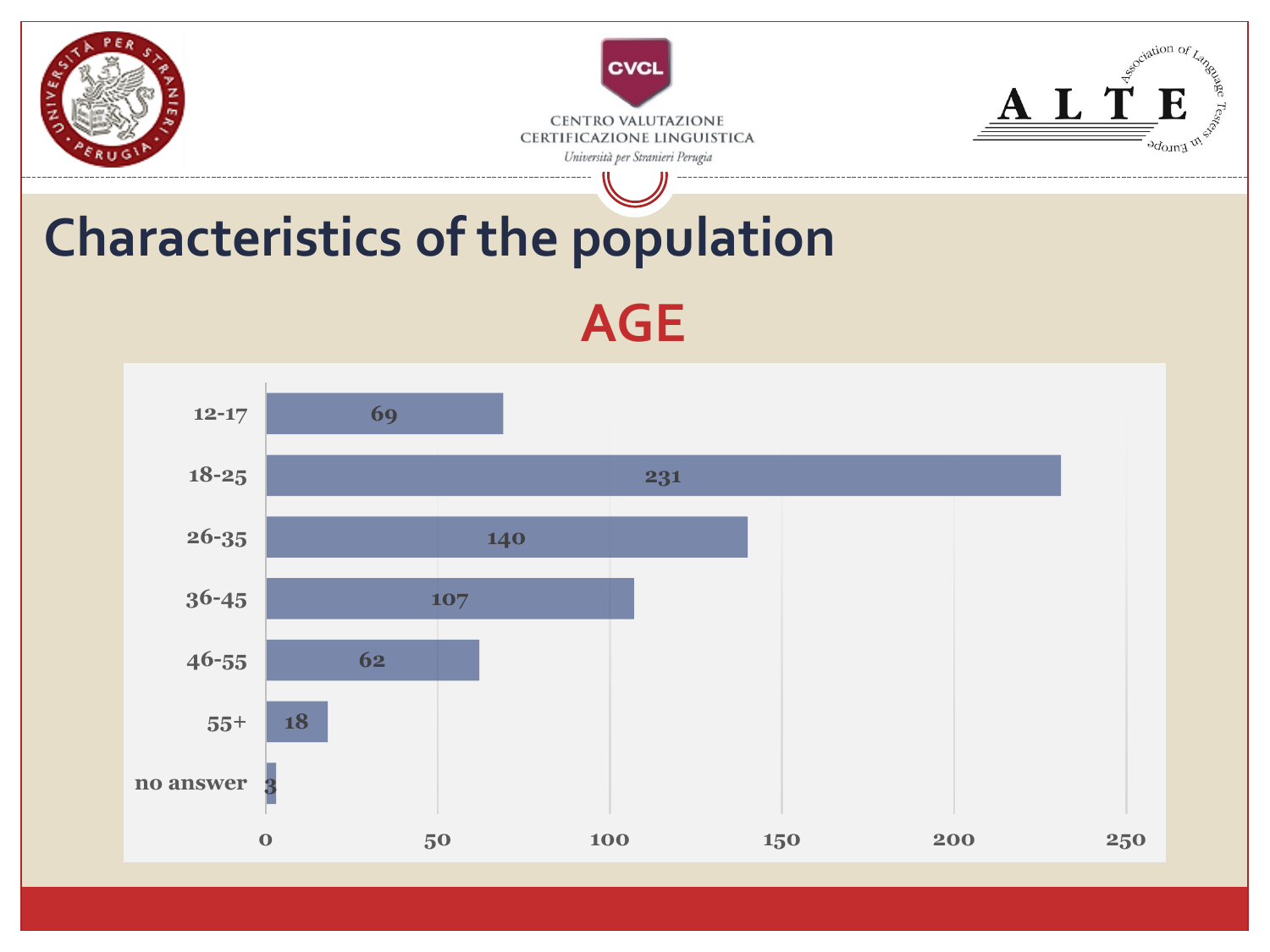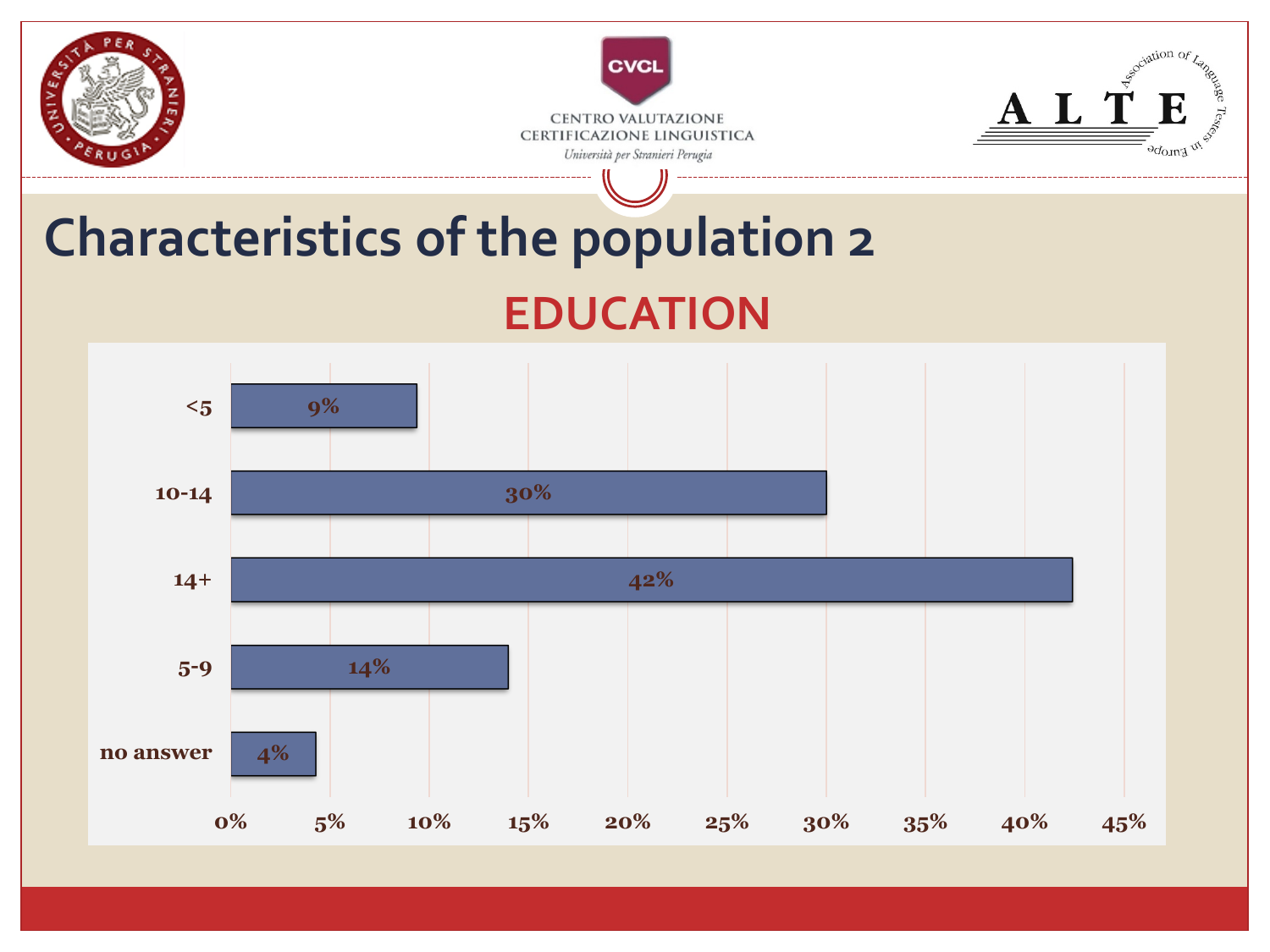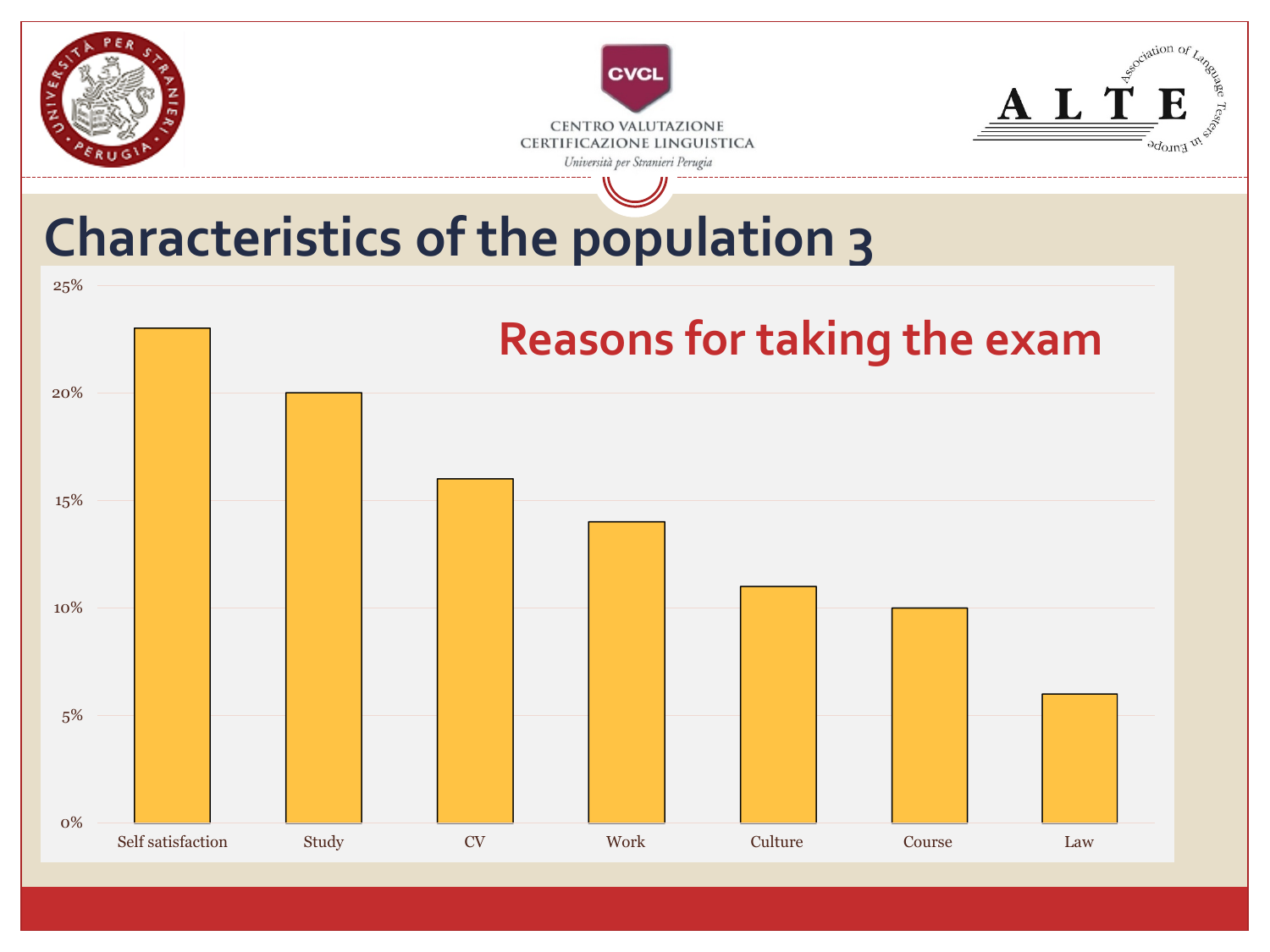



# **EXAM**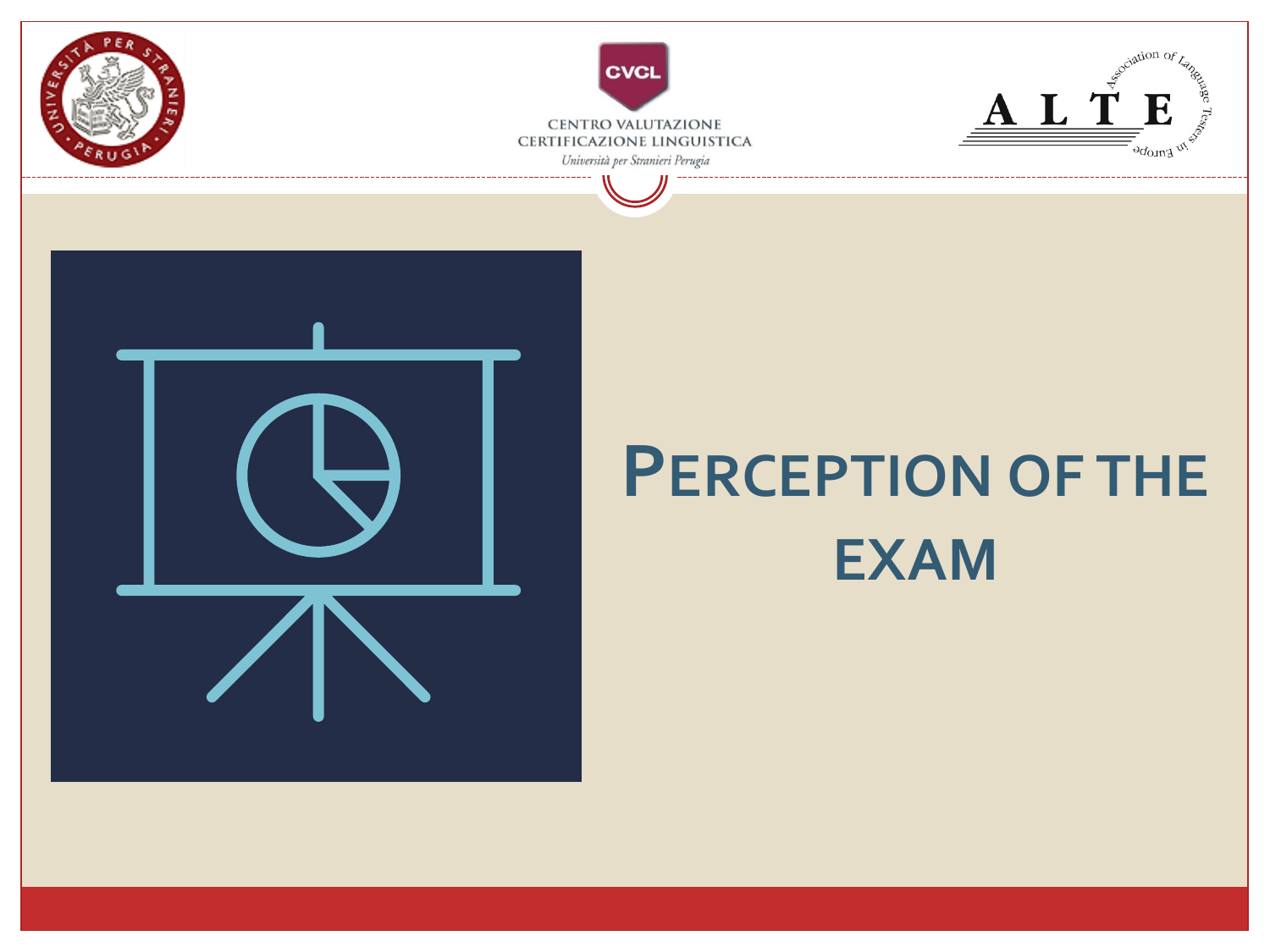

#### **In my view, time allowed for the written part was…**

# **too much/ enough /too little**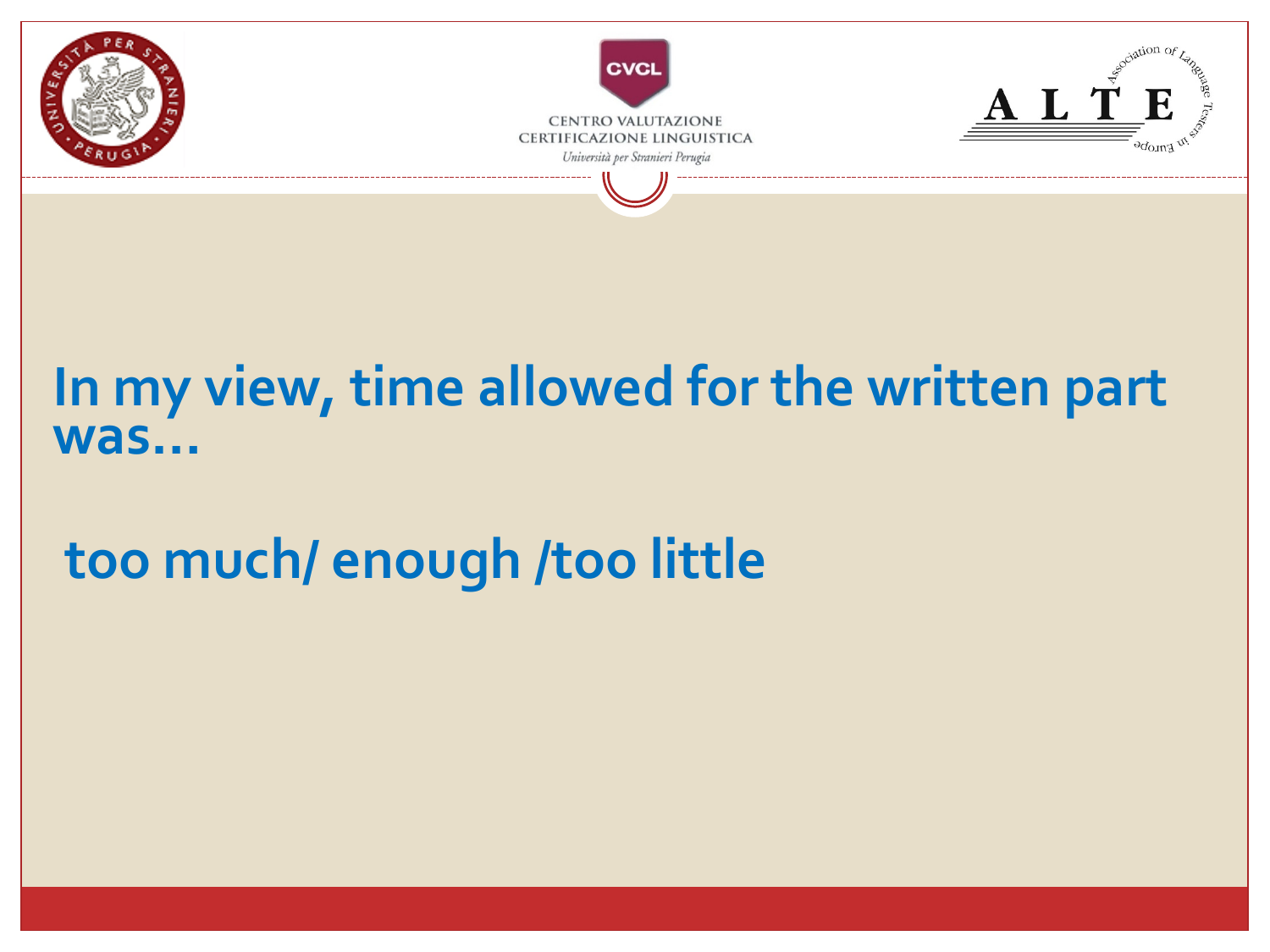

# **Time (written part)**

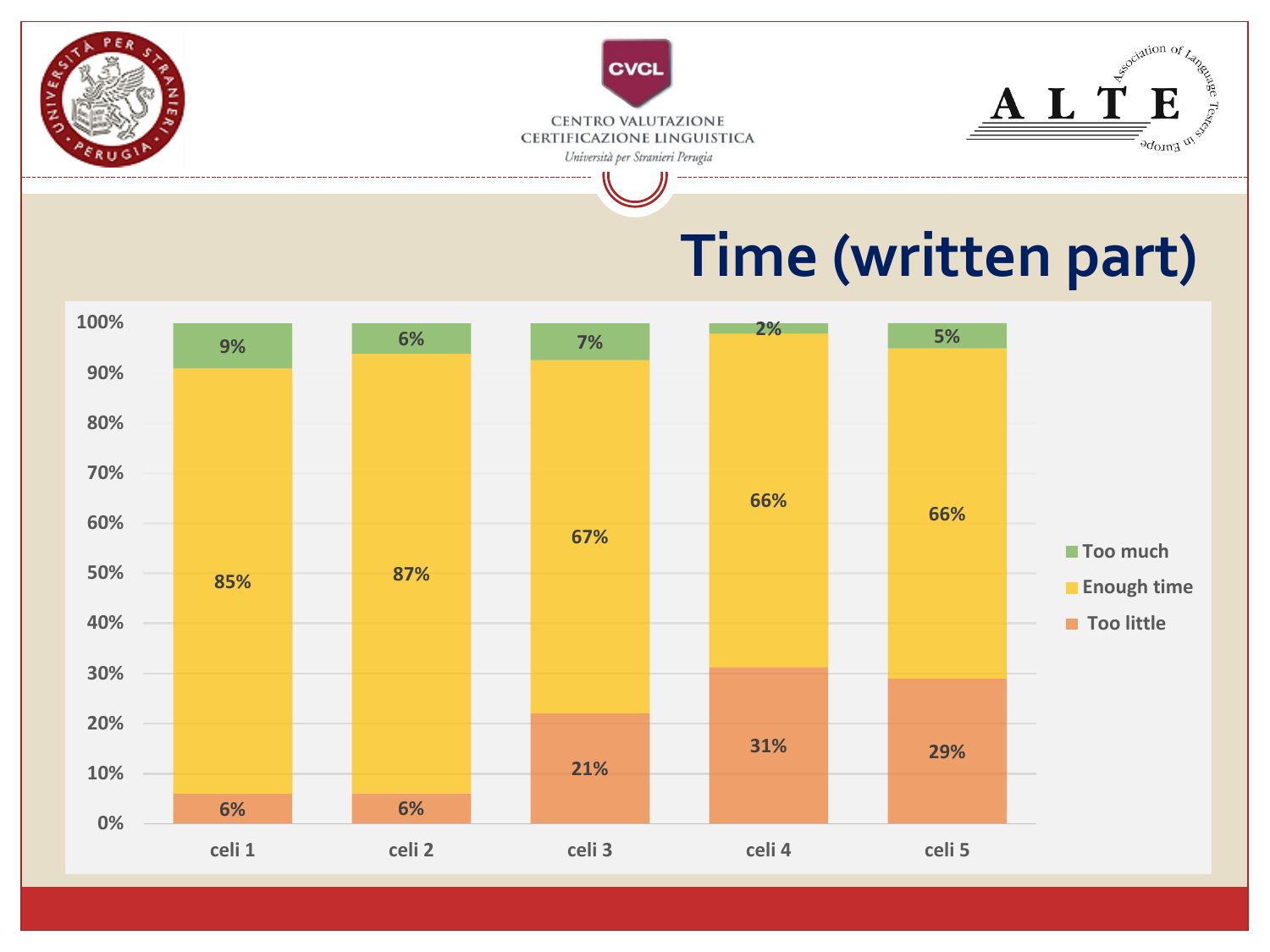

#### **In my view, the written part of the exam was…**

# Easy **Difficult ❶ ❷ ❸ ❹ ❺**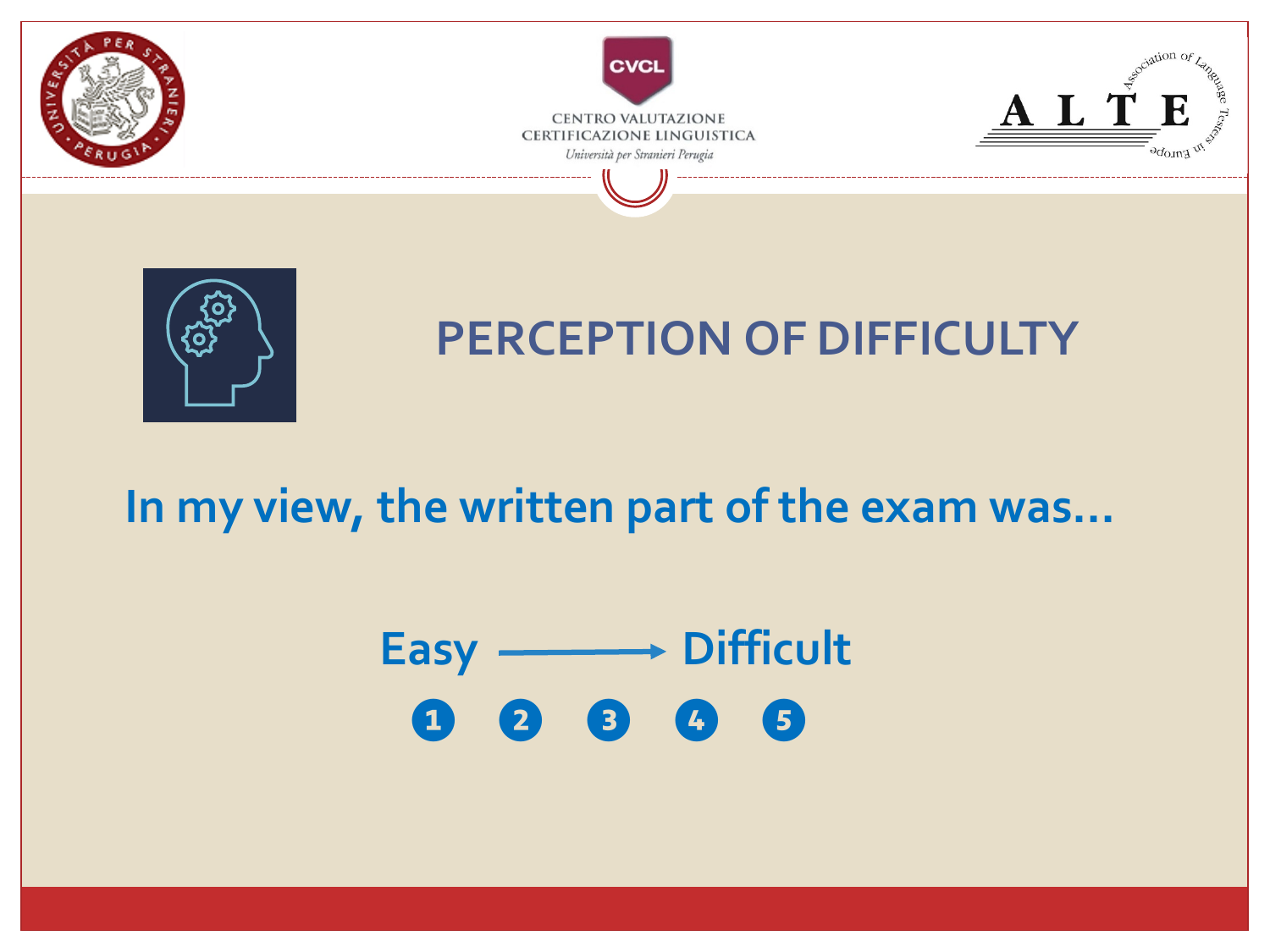

# **Difficulty (written part)**

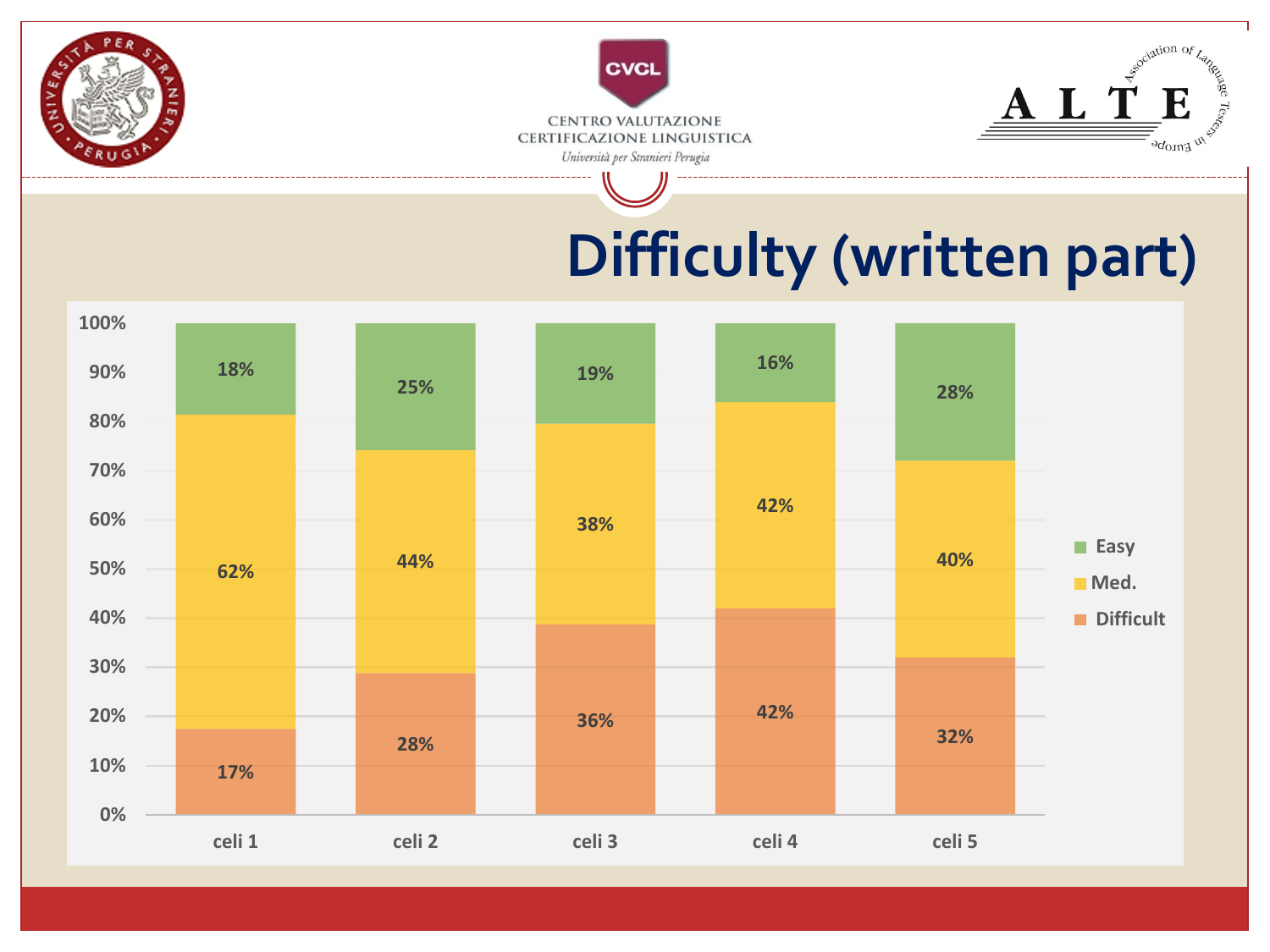

#### **WRITTEN PART**

#### **Do you think one of the tasks was especially difficult?**

• 127 comments (20% of test-takers involved)

#### *Wide and dissimilar answers*

It turns out to be difficult to single out one task only per level considered to be especially difficult in the eyes of test-takers; no relevant tendency emerged, showing how subjectivity plays a fundamental role in the perception of a «difficult» task.

Criticality mostly mentioned: time, listening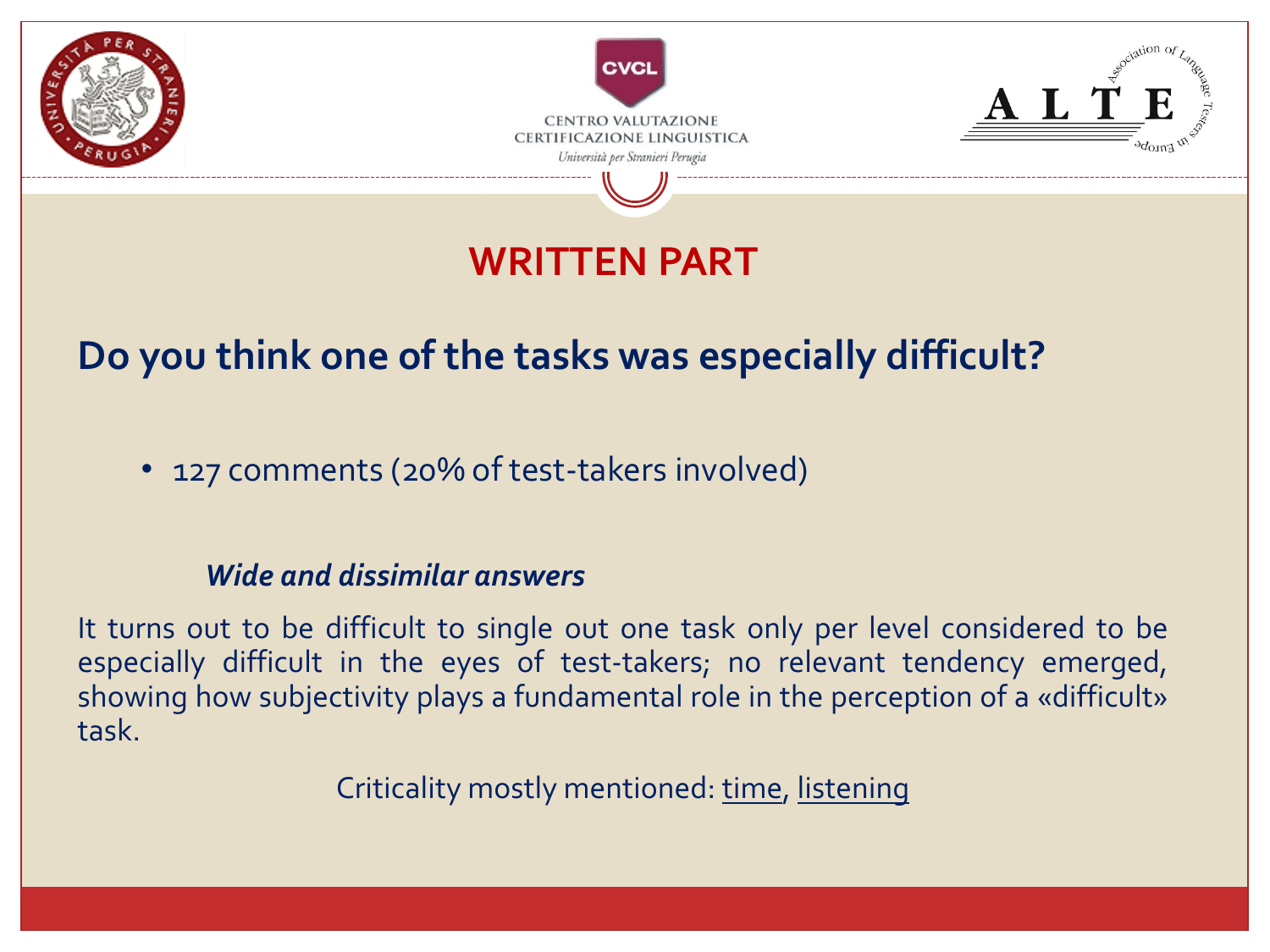

#### **Do you think one of the tasks was especially difficult?**

| <b>Especially difficult</b><br>task | Y   | N   | <b>No answer</b> |
|-------------------------------------|-----|-----|------------------|
| CELI <sub>1</sub>                   | 26% | 68% | 6%               |
| CELI <sub>2</sub>                   | 23% | 73% | 2%               |
| CELI <sub>3</sub>                   | 29% | 63% | 8%               |
| CELI <sub>4</sub>                   | 49% | 51% | $\blacksquare$   |
| CELI <sub>5</sub>                   | 37% | 61% | 2%               |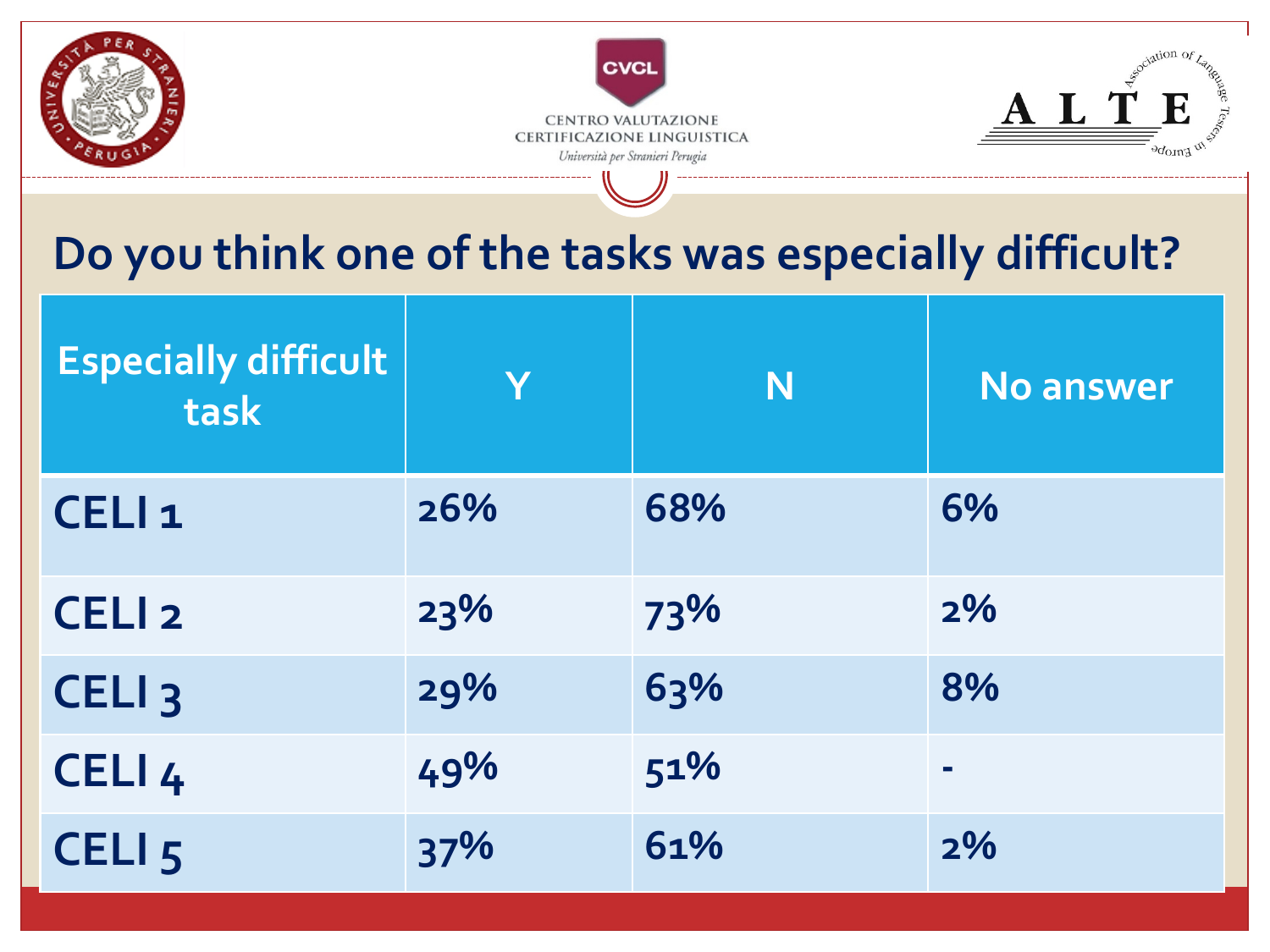



**Results not shown here, resulted in changes on rubrics, particularly on lower levels Other questions regarded oral exams, their perception, and how motivating they appeared**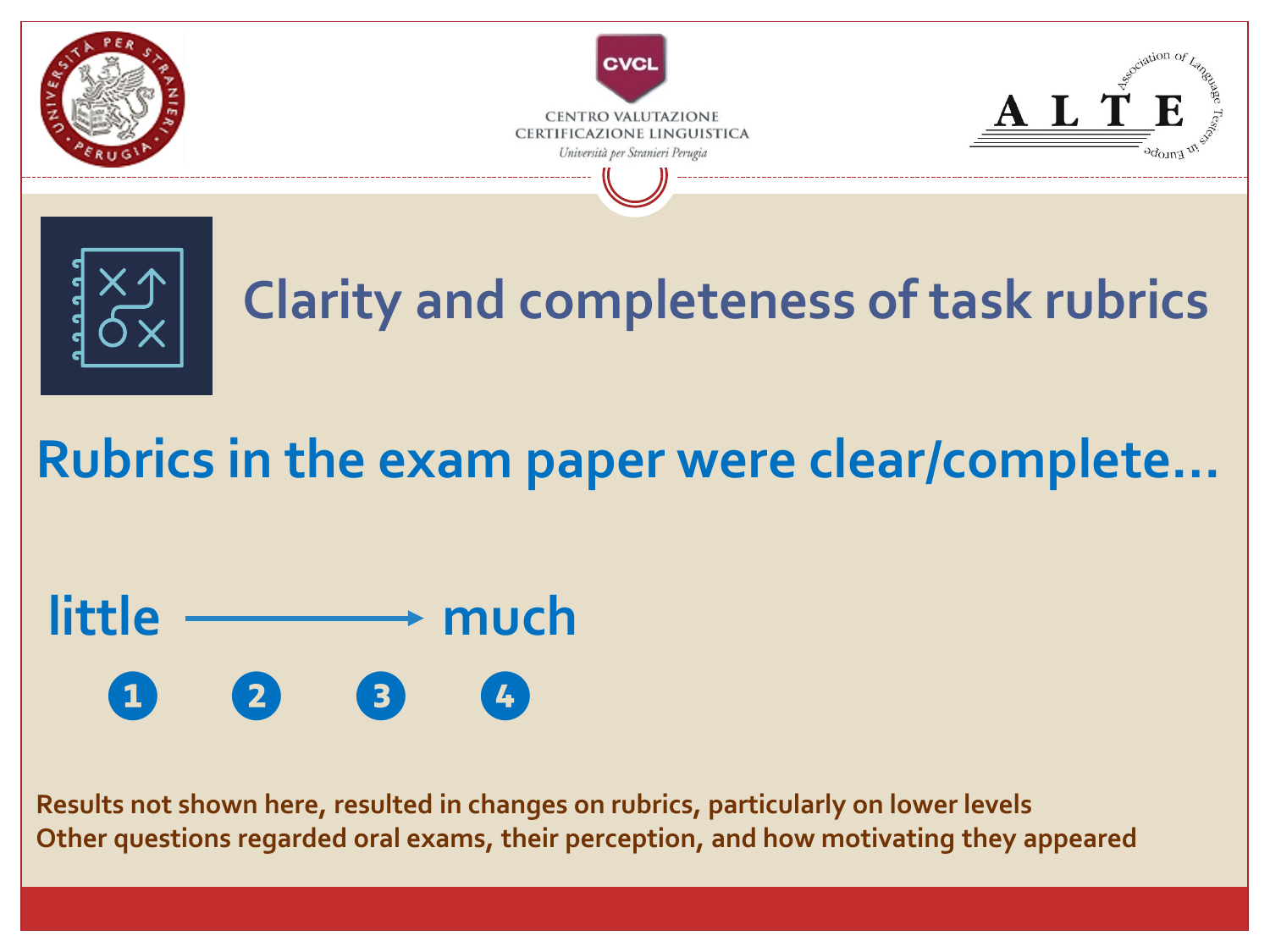

**Questionnaires (P.B.) to candidates and examiners: broad structure 2** 

- 
- Examiners: 1. Personal info
	- 2. Info on examiner's activity
	- 3. Comments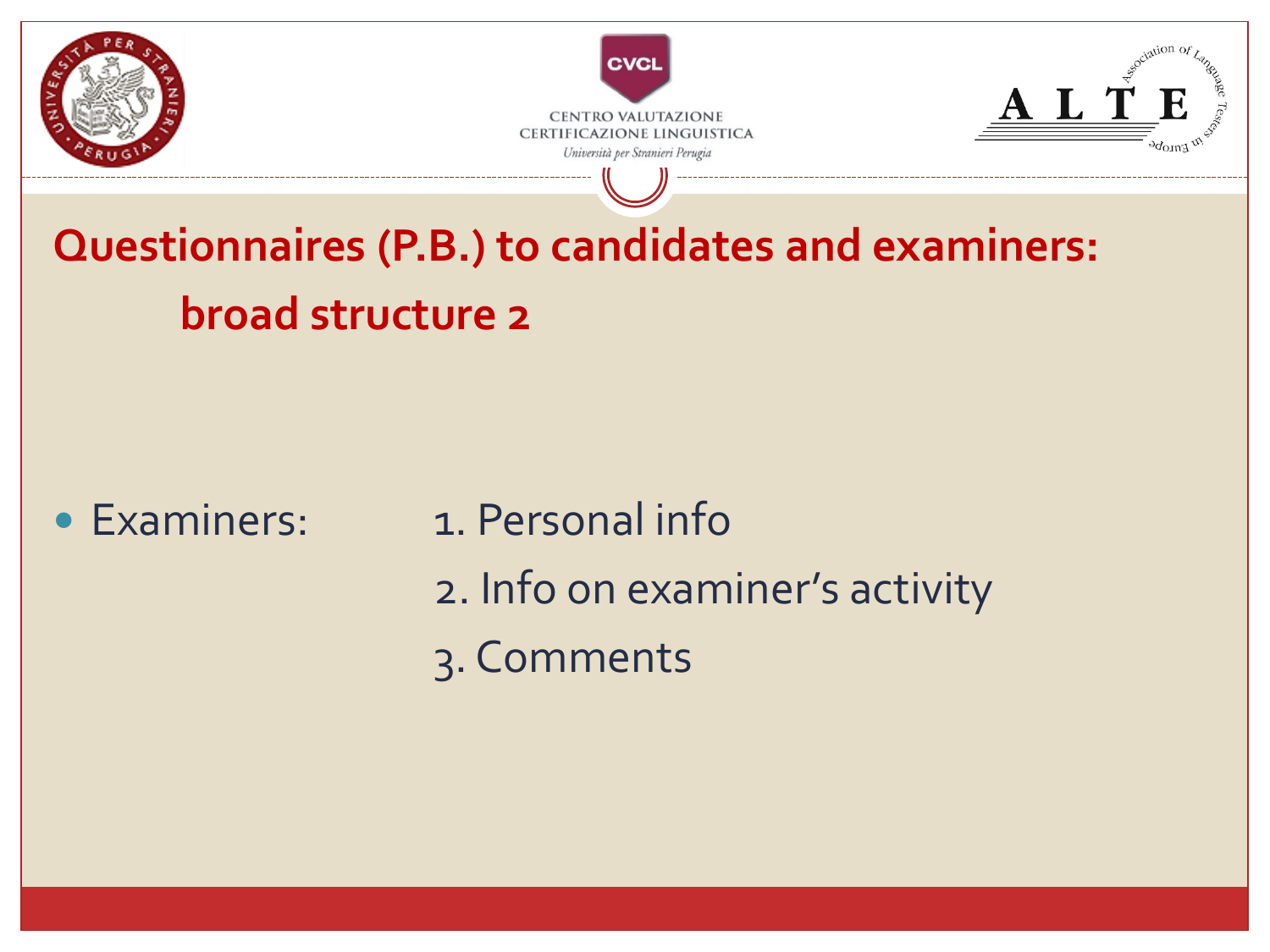

- 2011 ALTE Audit: Resolved with Recommendations For Improvement (among others):
- MS 12: RELIABILITY OF RESULTS SPEAKING PART

Before 2017 Audit actions were taken to compensate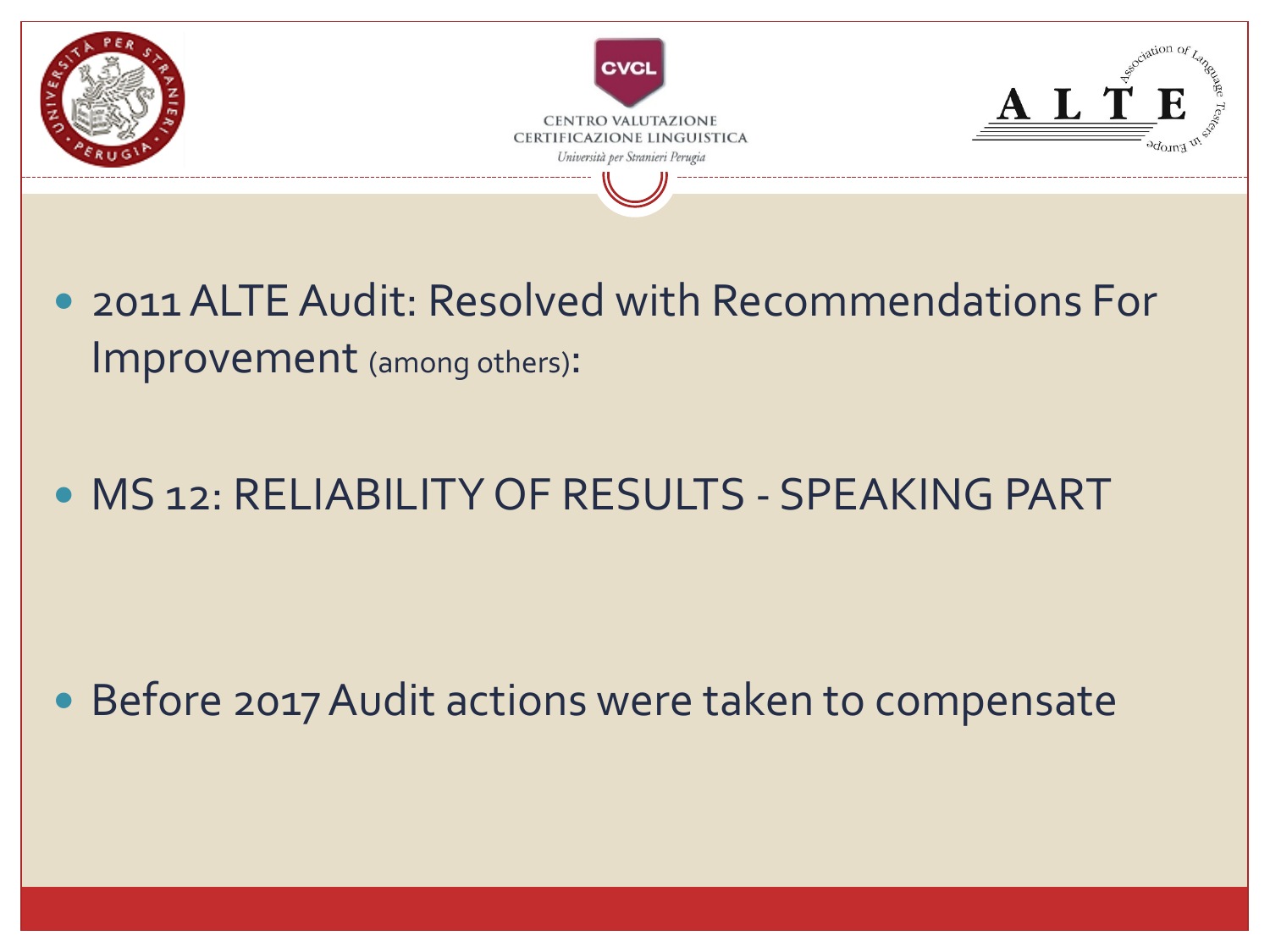

### **SPEAKING PART –ACTIONS UNDERTAKEN**

- Training of examiners (introduction of a section in our site);
- Creation and dissemination of a "Vademecum for CELI examiners – speaking part"
- Revision of "Criteria for assessment"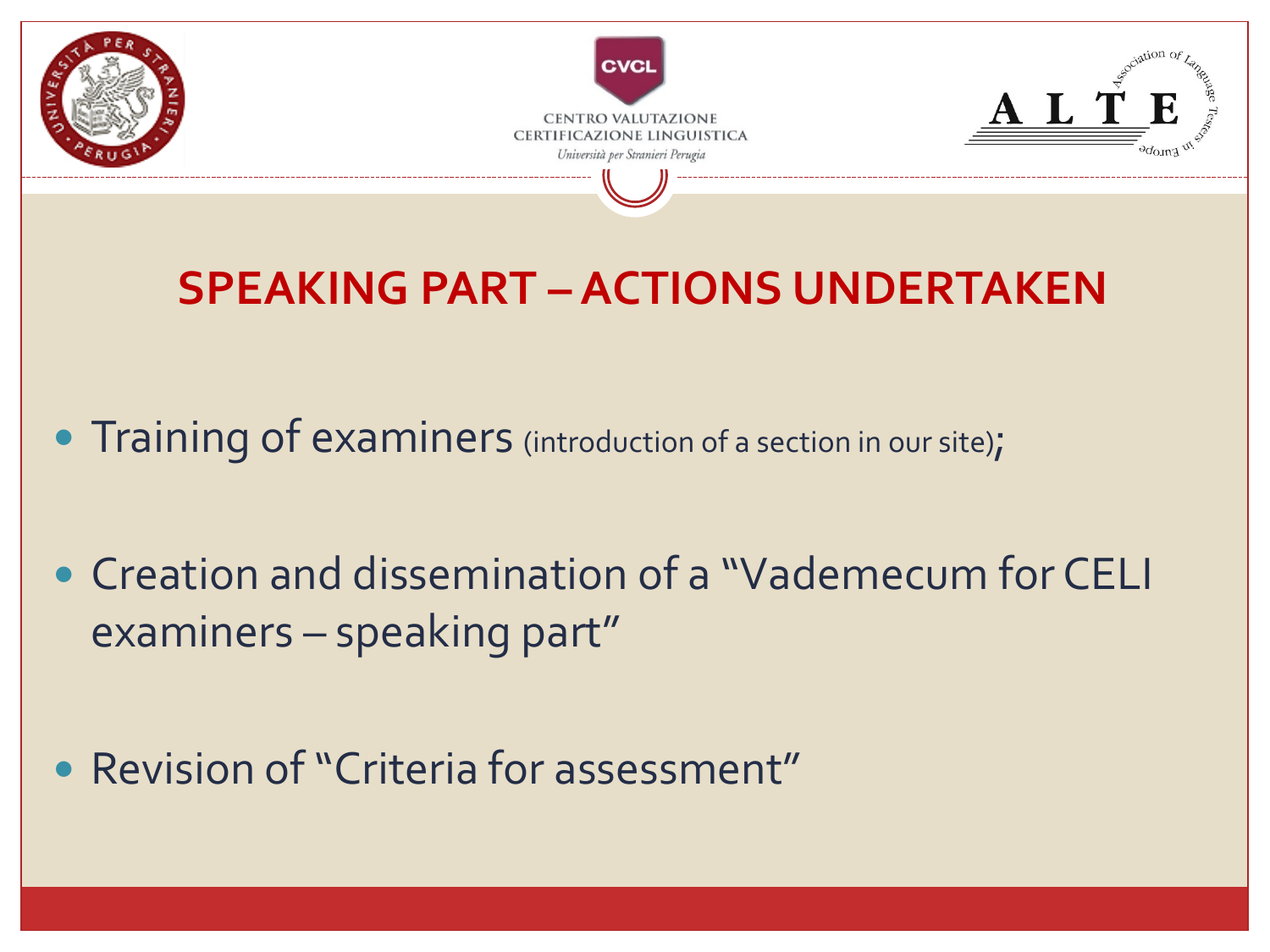

- **Training of examiners** (clarity, completeness, usefulness, adequacy, professional enrichment): average values **from 3,8 to 3,4**;
- **Vademecum** (clarity, completeness, sharing info, standardization of assessment): average values **from 3,7 to 3,5**;
- **Criteria for assessment** (clarity, completeness, sharing info, standardization of assessment): average values **from 3,6 to 3,5**;
- **General opinion**: commitment required (3,1), professional growth (3,6), stress derived (1,7).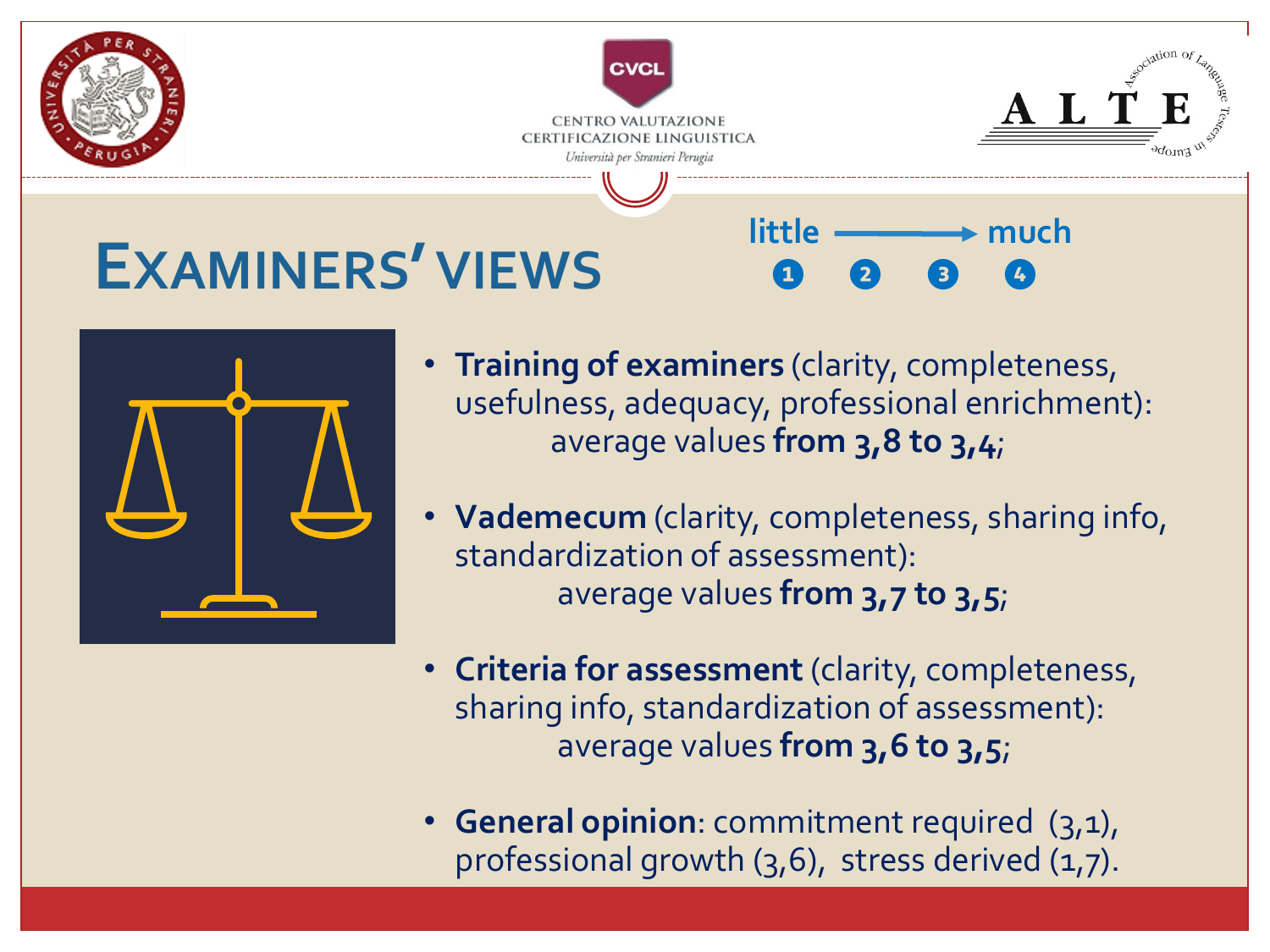

## **CONCLUSIONS**

- Positive impact of ALTE Audits on CELI exams quality
- Investigate further criticalities arisen
- Systematic collection of info (via different media)
- Possible revision of exams also on the basis of collected info